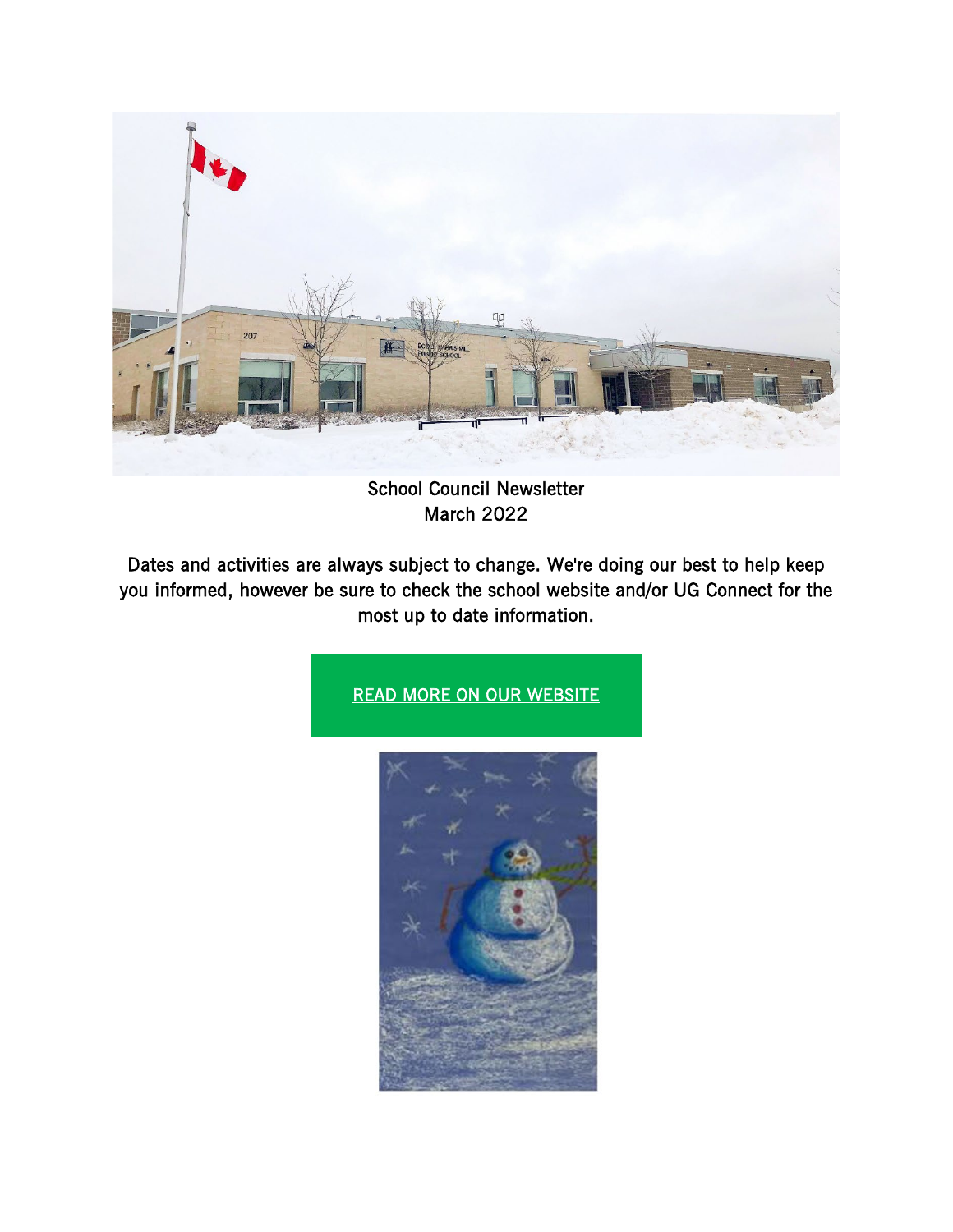# **Events**

February was Black Heritage, Black Brilliance and Black Futures Month Classes created displays on the hallway bulletin boards.

> **FOR OUTIT** Δ FD Ω Brilliance 108 4/5FI BOW 医器 K 医 67 EXE **ISRI** 及思 LXI In 2018 Viola Desmond 区相 became the new face of KOI KET the \$10 bill LA Viela Desmond challenged  $\sqrt{2}$ 路行 racial segregation at a anew **RE** whites-only area  $50^{\circ}$ ■ 381  $\mathbf{a}$  $L_{\infty}$ ENI **AND** 医别 **BEAR KYAN**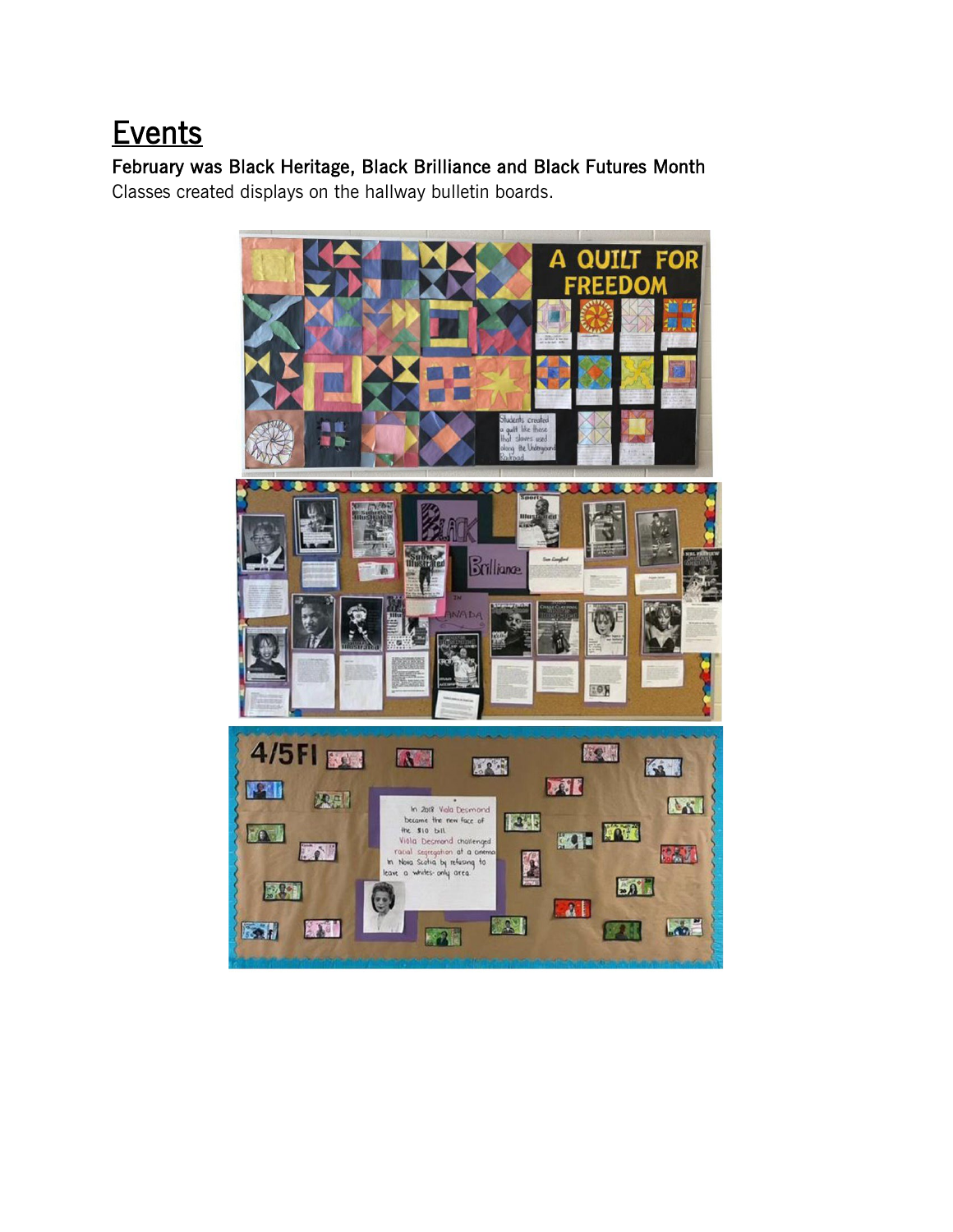## Tournament of Books for "Forest of Reading"



The Forest of Reading® is Canada's largest recreational reading program! This initiative offers ten reading programs to encourage a love of reading in people of all ages. Here at Harris Mill we are excited to come together as a school community for the love of reading. In the Tournament of Books, classes vote on the books that they enjoy the most to go on to the next stage.

## Well-being Health and Youth (WHY) Surveys

During the month of February, Upper Grand District School collected information on student health and well-being from youth, parents/guardians/caregivers, and school staff. The Well-Being and Health Youth Surveys are designed to help the board and school understand how well we are doing at creating a safe, welcoming, and inclusive environment. It also provides important information about the physical and mental health of youth in our area.

## Clubs, Sports and Extracurricular Activities

The Upper Grand District School Board and Wellington Catholic District School Board are pleased to announce the resumption of extracurricular activities and sports in our schools. For more information on Ministry directions, visit the Harris Mill [website.](https://www.ugdsb.ca/harrismill/2022/02/14/update-on-the-resumption-of-sports-and-extracurricular-activities/)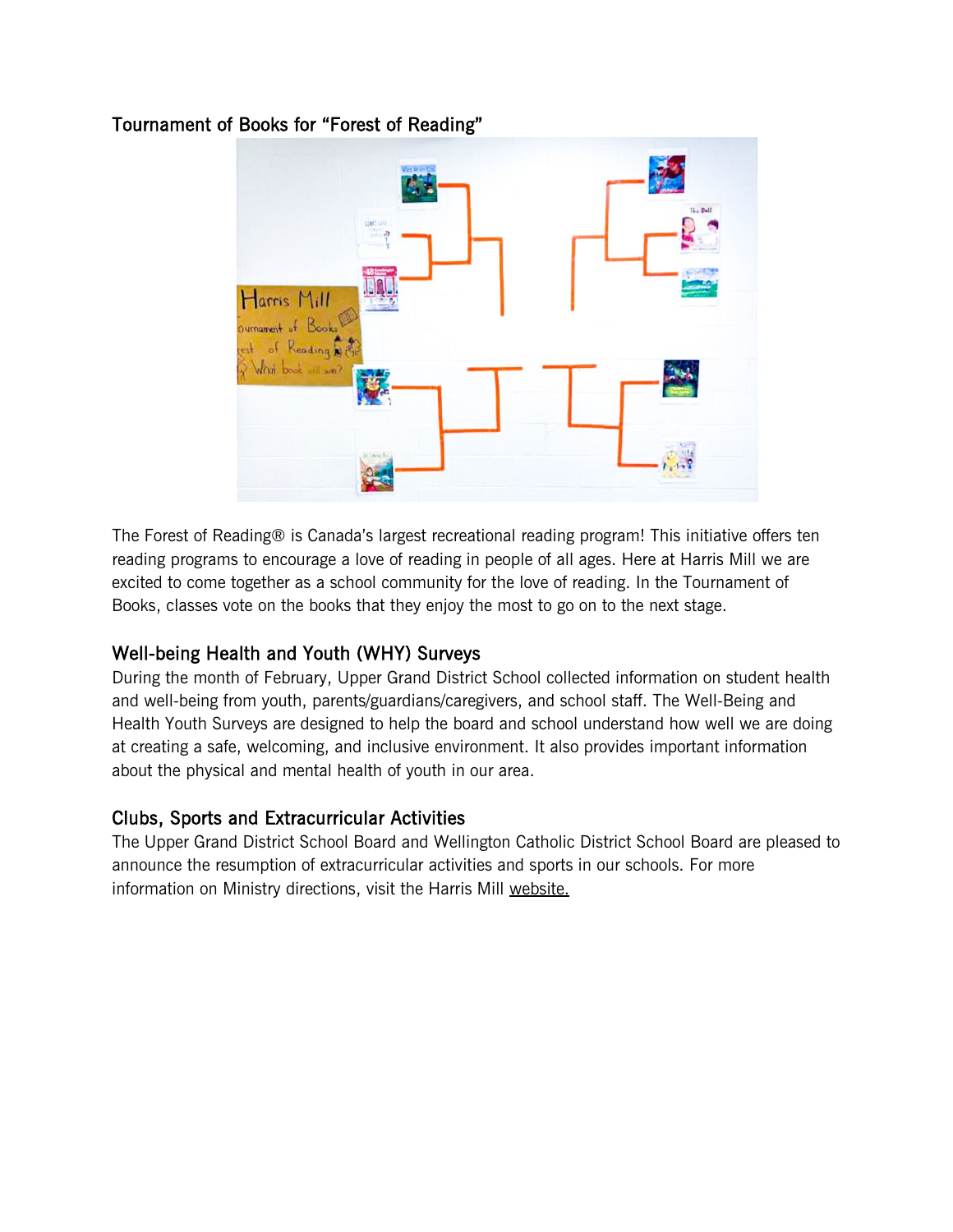Pink Shirt Day – February 23



Students were encouraged to wear pink shirts to stand against bullying. Mrs. Terry (Roesner) read the book "One" by Katherine Otoshi, about the power of standing up for others.

# "Unlearn" Poster of the Month - February

| People can<br>make a difference<br>by saying<br>you're smalled<br>Let a strategy<br>évrier<br>Something<br>Other XX8<br>$-1/2A$<br>#StopTheBullyChain<br>penguin was<br>being mean<br>the middle.<br>The middle one<br>n has<br>was heing mean, It you're<br>$+o$<br><b>POICE</b><br>to the smallest being but<br>Kınd<br>$\alpha$<br>$\sim$<br>OY<br>lied<br>It doesn't mean<br>bulll<br>you can bully<br><i><u>cindre</u></i> |  |
|---------------------------------------------------------------------------------------------------------------------------------------------------------------------------------------------------------------------------------------------------------------------------------------------------------------------------------------------------------------------------------------------------------------------------------|--|
|                                                                                                                                                                                                                                                                                                                                                                                                                                 |  |

At the Virtual Pink Shirt Assembly, students discussed this image about standing up against bullying.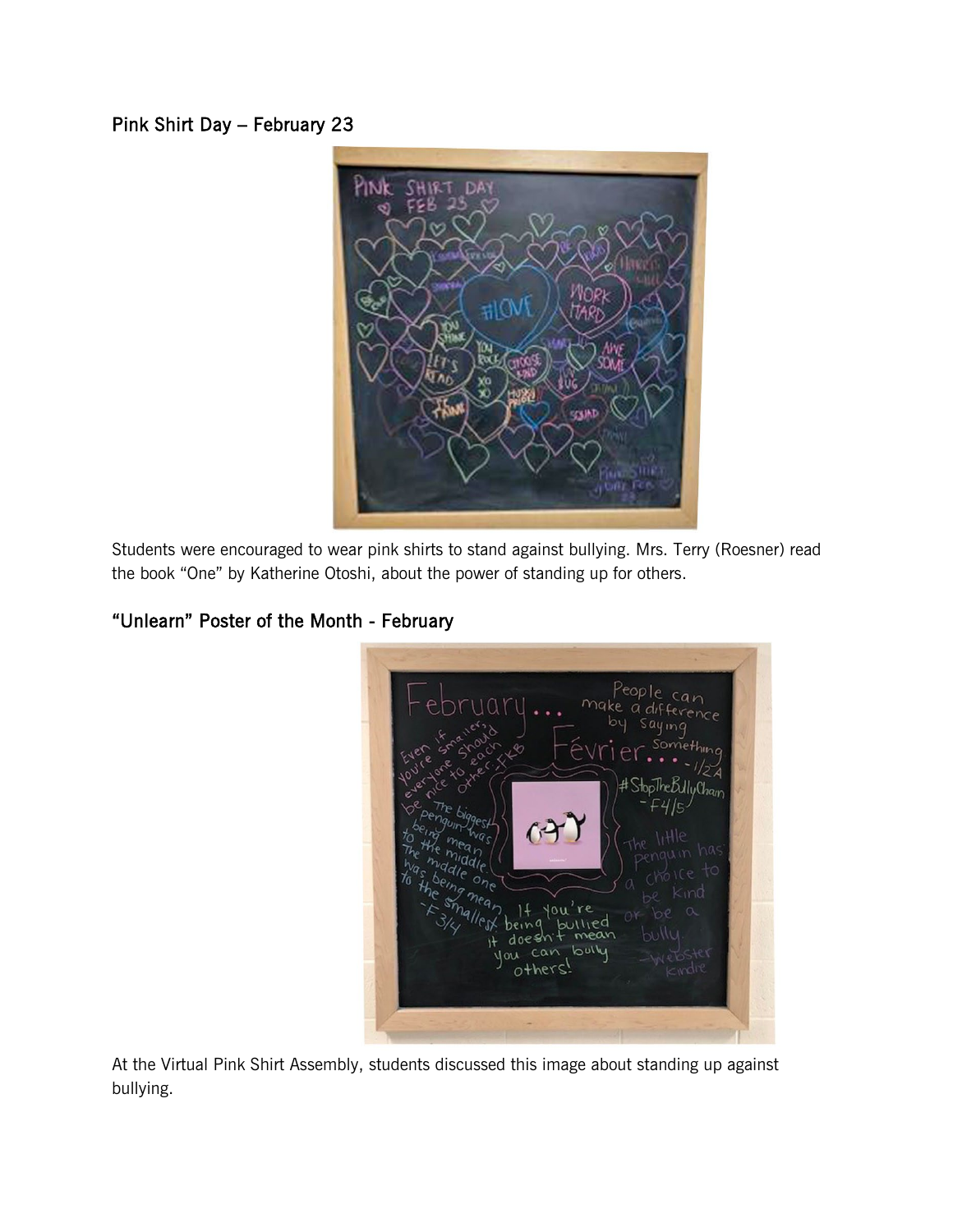

## Lunch Program Coming Soon! Volunteers needed!

To volunteer to distribute lunches, contact Charlotte Kerby, Volunteer Coordinator at charlottekerby@outlook.com or (647) 295-7212. Volunteers must have a Vulnerable Sector Check.

# Spotlight on...Kimber Evans



Name: Kimber Evans Role: Office Coordinator Famous for: Giving out ice and Band-Aids! My favourite thing about working at Harris Mill: Getting to see all of the students every day, hearing their stories, and watching them learn. Favourite Song: Can't Help Falling in Love - Elvis Presley My advice for students: Always be kind to each other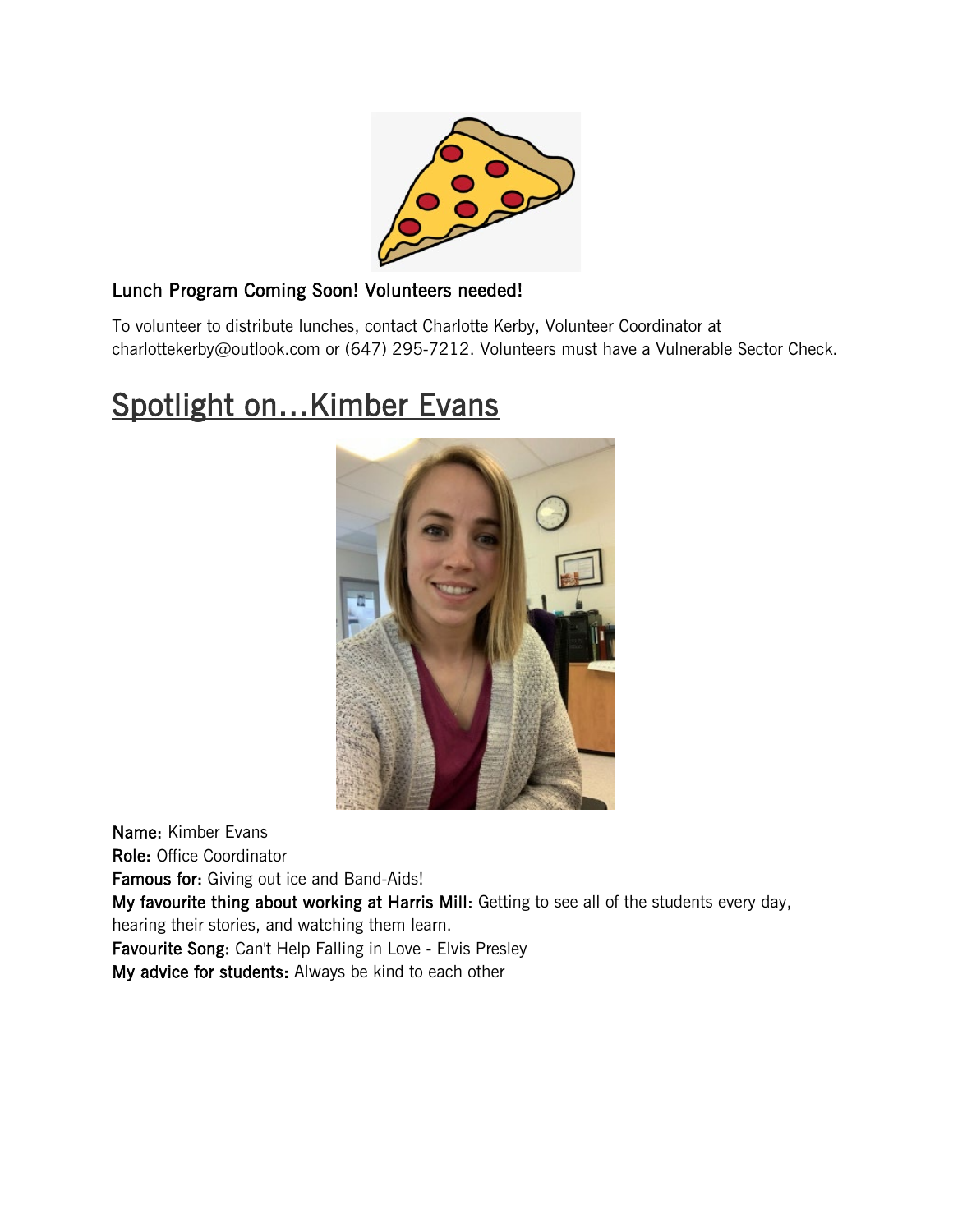COVID information<br>For the latest information on health and safety measures, protocols and the screening tool visit the Harris Mill [website](https://www.ugdsb.ca/harrismill/) to access this menu:



# Mark your calendars

**March Break** – March  $11 - 18$  (\* NOTE: starts one day sooner)

March 21 – Spirit Day: World Down Syndrome Day – Rock Your Socks!

April 8 – Spirit Day: Spring Sparkle and Shine - Wear something that makes you happy

April 15 – Good Friday, no school

April 18 – Easter Monday, no school

April 22 – Spirit Day: Earth Day - Wear Green and Blue for the Earth

May 3 –School [Council](https://www.ugdsb.ca/harrismill/school-council/) Meeting (Everyone is welcome to these remote meetings. Request the link to join: [jen@jentulloch.com\)](mailto:jen@jentulloch.com)

May 20 – Spirit Day: Huskie Pride Day – Wear Green and White

June 10 – Spirit Day: Rainbow Day – Wear your favourite colour

**Quick Links**<br>[UGDSB](https://sites.google.com/ugcloud.ca/mhugparents) Mental Health Resources for Students and Families

School Council [Minutes](https://www.ugdsb.ca/harrismill/2022/03/02/school-council-minutes-february-2022/) (February 2022)

Past School Council [Newsletter](https://www.ugdsb.ca/harrismill/2022/01/24/school-council-harris-mill-newsletter/) (January 2022)

UG [Connect](http://launch.customschoolapp.net/uppergrand/) app: Stay in touch with the Upper Grand District School Board by downloading our new mobile app!

School Messenger App [\(Apple,](https://apps.apple.com/ca/app/schoolmessenger/id978894818) [Android\)](https://play.google.com/store/apps/details?id=com.schoolmessenger.recipient&hl=en_CA): Receive classroom news the way you choose Twitter: École [Harris](https://twitter.com/harrismillps?ref_src=twsrc%255Etfw%257Ctwcamp%255Eembeddedtimeline%257Ctwterm%255Eprofile%253Aharrismillps%257Ctwgr%255EeyJ0ZndfZXhwZXJpbWVudHNfY29va2llX2V4cGlyYXRpb24iOnsiYnVja2V0IjoxMjA5NjAwLCJ2ZXJzaW9uIjpudWxsfSwidGZ3X2hvcml6b25fdHdlZXRfZW1iZWRfOTU1NSI6eyJidWNrZXQiOiJodGUiLCJ2ZXJzaW9uIjpudWxsfSwidGZ3X3NwYWNlX2NhcmQiOnsiYnVja2V0Ijoib2ZmIiwidmVyc2lvbiI6bnVsbH19&ref_url=https%253A%252F%252Fwww.ugdsb.ca%252Fharrismill%252F) Mill PS